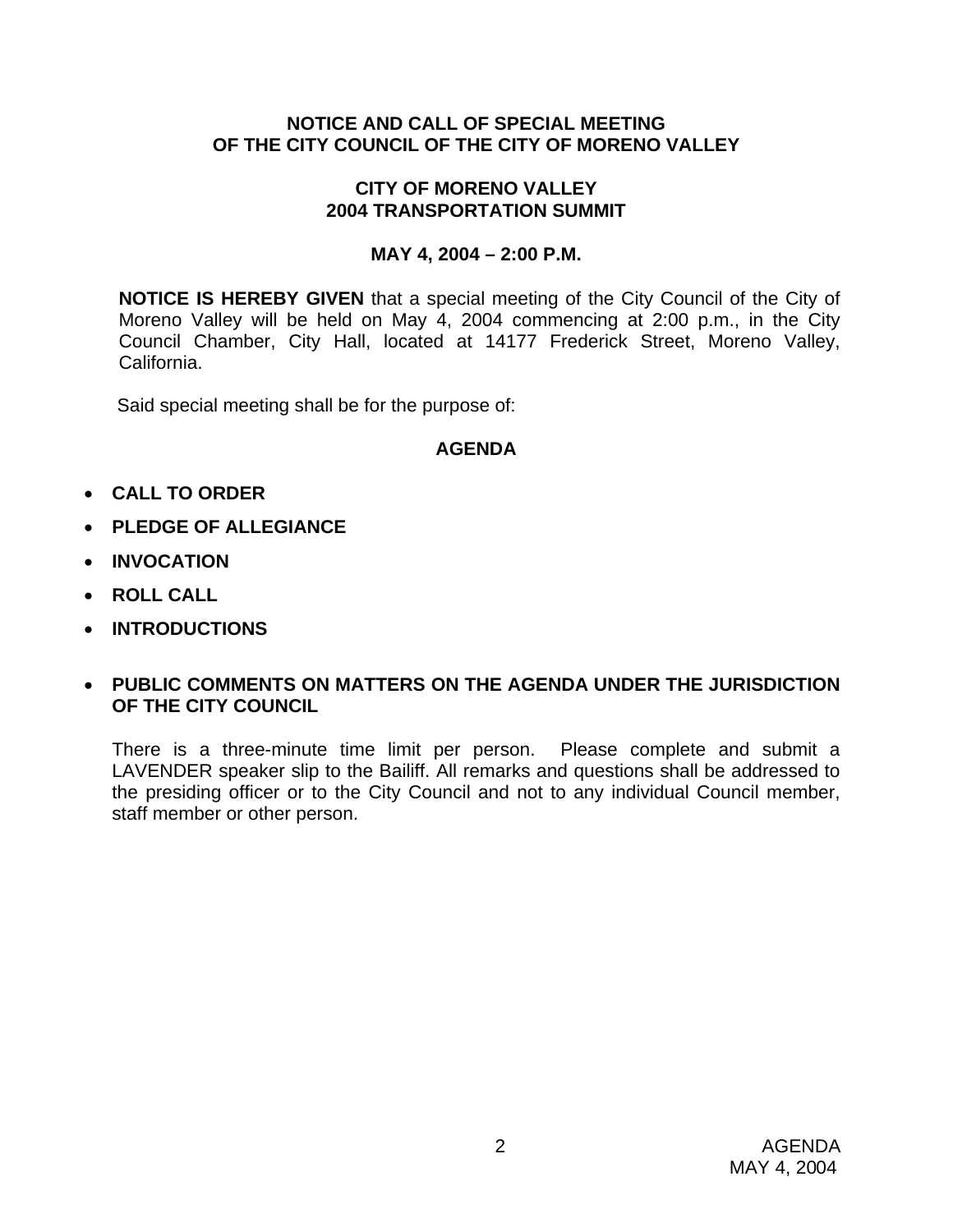**The City Circulation Element of the General Plan recognizes that efficient regional access is essential to Moreno Valley's economic development and quality of life. The summit is intended to update City Council members regarding the regional transportation issues, policies and programs that most significantly impact our City.** 

# **TOPICS OF DISCUSSION:**

1. The Regional Access Issue – City Staff

The County's Community and Environmental Transportation Acceptability Process (CETAP) study has provided important information on how future travel demand could affect accessibility to Moreno Valley and the mobility of our residents and workers. Staff will discuss some of the important findings from the traffic analysis.

2. State Highways – Bill Mosby, Caltrans District 8

Mr. Mosby will discuss programmed Caltrans improvements that improve access to Moreno Valley, such as, Box Springs segment of SR-60 / I-215, SR 60 HOV lanes, and SR 60/21/91 interchange improvements.

3. The Regional Transportation Plan – Hasan Ikrata, Southern California Association of Governments (SCAG)

Southern California Association of Governments (SCAG) has recently approved an update of the Regional Transportation Plan (RTP). Mr. Ikrata will provide an overview of the plan, and elements that affect our City.

4. March Field – Phillip Rizzo, March Joint Powers Authority (MJPA).

March Field will continue to be a major force affecting the future of Moreno Valley. Mr. Rizzo will discuss March Joint Powers Authority (MJPA) development plans, with focus on access improvements that are contemplated in the future.

5. Transit Programs – Larry Rubio, Riverside Transit Authority (RTA)

Riverside Transit Authority (RTA) is the primary provider of public transportation in Western Riverside County. Larry Rubio will discuss RTA's long-range plans for enhancing public transportation including development of transit centers, and a "bus rapid transit" system. Also, RTA is the recipient of 2 % of all Transportation Uniform Mitigation Fee (TUMF) revenues. Mr. Rubio will discuss how these funds will be used to enhance service.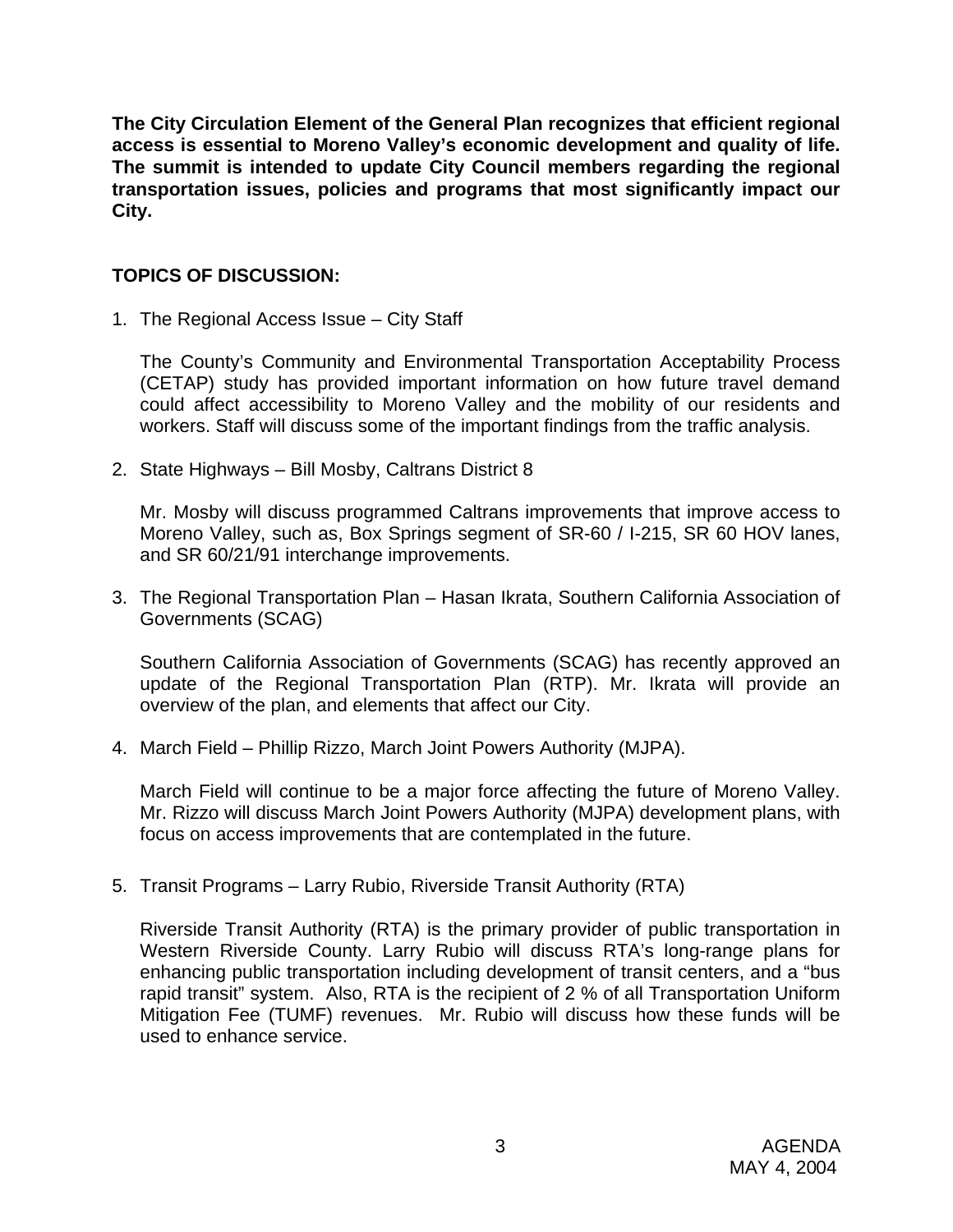6. Riverside County – George Johnson, Riverside County Transportation Department

In Western Riverside County, large areas of land continue to be developed under the jurisdiction of County government. As a result, the County is the primary generator of Transportation Uniform Mitigation Fee (TUMF) revenues (Moreno Valley is second). Many future transportation improvements will be completed under the jurisdiction of County government. George Johnson will discuss the projects that are of greatest importance to Moreno Valley, and how the County will coordinate with local government to complete these improvements.

7. Transportation Uniform Mitigation Fee (TUMF) – Rick Bishop, Western Riverside Council of Governments (WRCOG)

Western Riverside Council of Governments (WRCOG) is the administrator of the Transportation Uniform Mitigation Fee (TUMF) program. Rick Bishop will provide an overview of the program. He will discuss how funds are allocated for local and regional projects, and identify the projects that TUMF will fund which most directly benefit Moreno Valley.

8. Moreno Valley / San Bernardino Corridor – Ty Schuilling, San Bernardino Association of Governments (SANBAG)

Many of the projects to improve access and mobility for Moreno Valley will entail the shared participation of our neighbors to the north in San Bernardino County. Ty Schuilling will discuss the status of planning and development of the projects of shared importance.

9. Riverside County Transportation Commission (RCTC) - Eric Haley, Executive **Director** 

RCTC is the lead transportation agency for Riverside County overseeing numerous activities that profoundly affect Moreno Valley. Eric Haley will discuss CETAP (Community and Environmental Transportation Acceptability Process), Measure A, the Cajalco Ramona Corridor Study, and other projects of importance to our city.

- 10. Other transportation issues
- 11. Council Discussion

This is an opportunity to interact with our guests, staff and consultants to discuss transportation issues. As a basis for discussion, Council is encouraged to review the draft text from the City circulation element that endeavors to identify regional priorities for the city (see attached).

#### **ADJOURN TO CLOSED SESSION**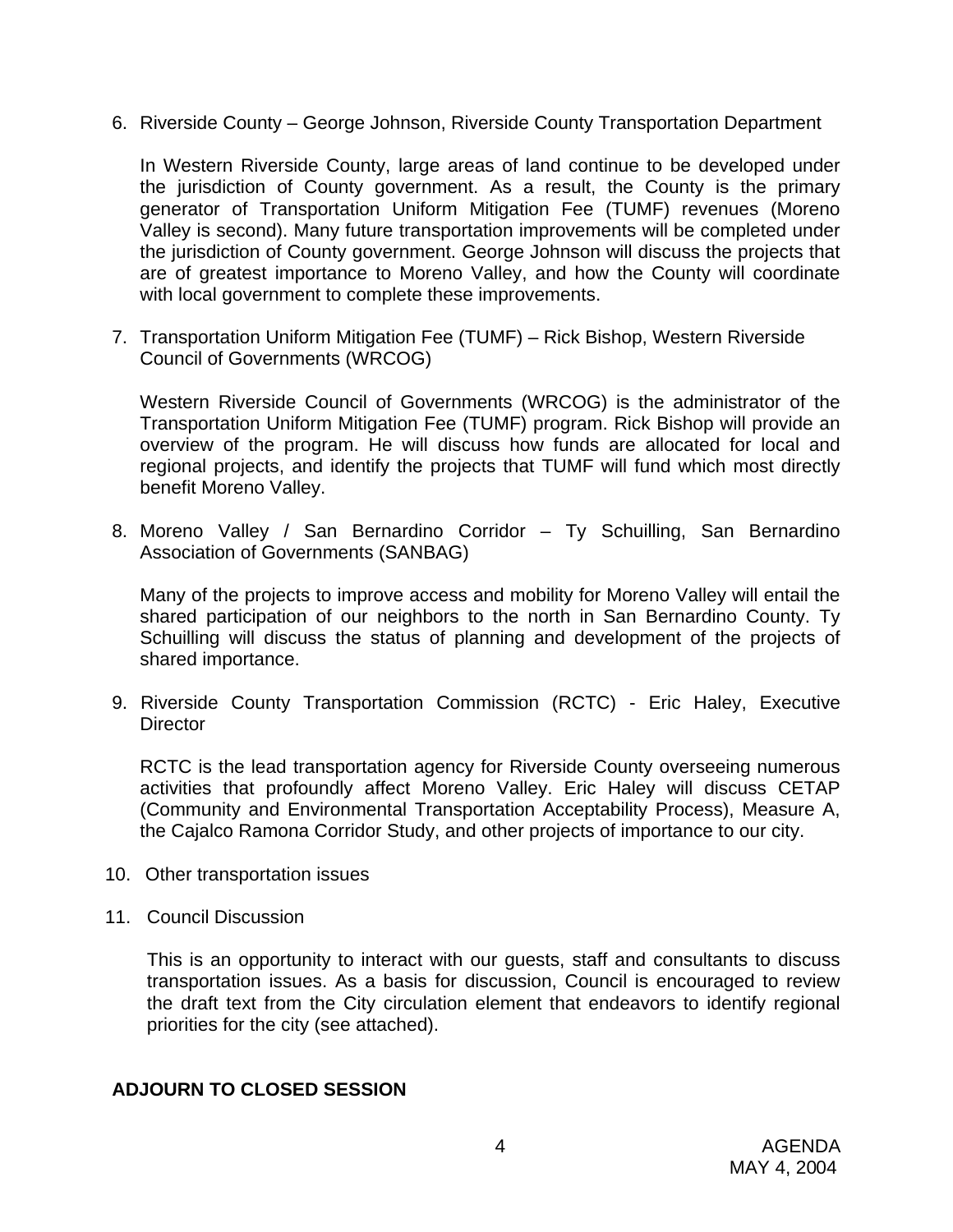#### **CLOSED SESSION – 6:00 P.M.**

(or as soon thereafter as the Special Meeting is adjourned)

A Closed Session of the City Council of the City of Moreno Valley will be held in the City Manager's Conference Room, Second floor, City Hall. The City Council will meet in Closed Session to confer with its legal counsel regarding the following matter(s) and any additional matter(s) publicly and orally announced by the City Attorney in the Council Chamber at the time of convening the Closed Session. The Closed Session will be held pursuant to Government Code:

- 1) SECTION 54956.9(a) CONFERENCE WITH LEGAL COUNSEL EXISTING **LITIGATION** 
	- a) Case: *Leaders in Community Alternatives, Inc. v. City of Moreno Valley, et al.*  Court: United States District Court, Central District of California Case No.: EDCV-02-1207 VAP SGLx
	- b) Case: *ADAD LLC v. City of Moreno Valley, et al.* Court: Riverside Superior Court Case No.: RIC 374644
	- c) Case: *W. B. Walton v. City of Moreno Valley, et al.*  Court: Riverside Superior Court Case No.: RIC 377795
	- d) Case: *Angel Mendoza, by and through his guardian ad litem, Eulalia Mendoza v. City of Moreno Valley and Moreno Valley Animal Services, and Does 1 through 50, Inclusive*  Court: Riverside Superior Court Case No.: RIC 396599
	- e) Case: *Suarez v. City of Moreno Valley*  Court: Riverside Superior Court Case No.: RIC 396766
	- f) Case: *Lauren Lynn Baisden, by Dolores Baisden her guardian ad litem v. City of Moreno Valley*  Court: Riverside Superior Court Case No.: 404900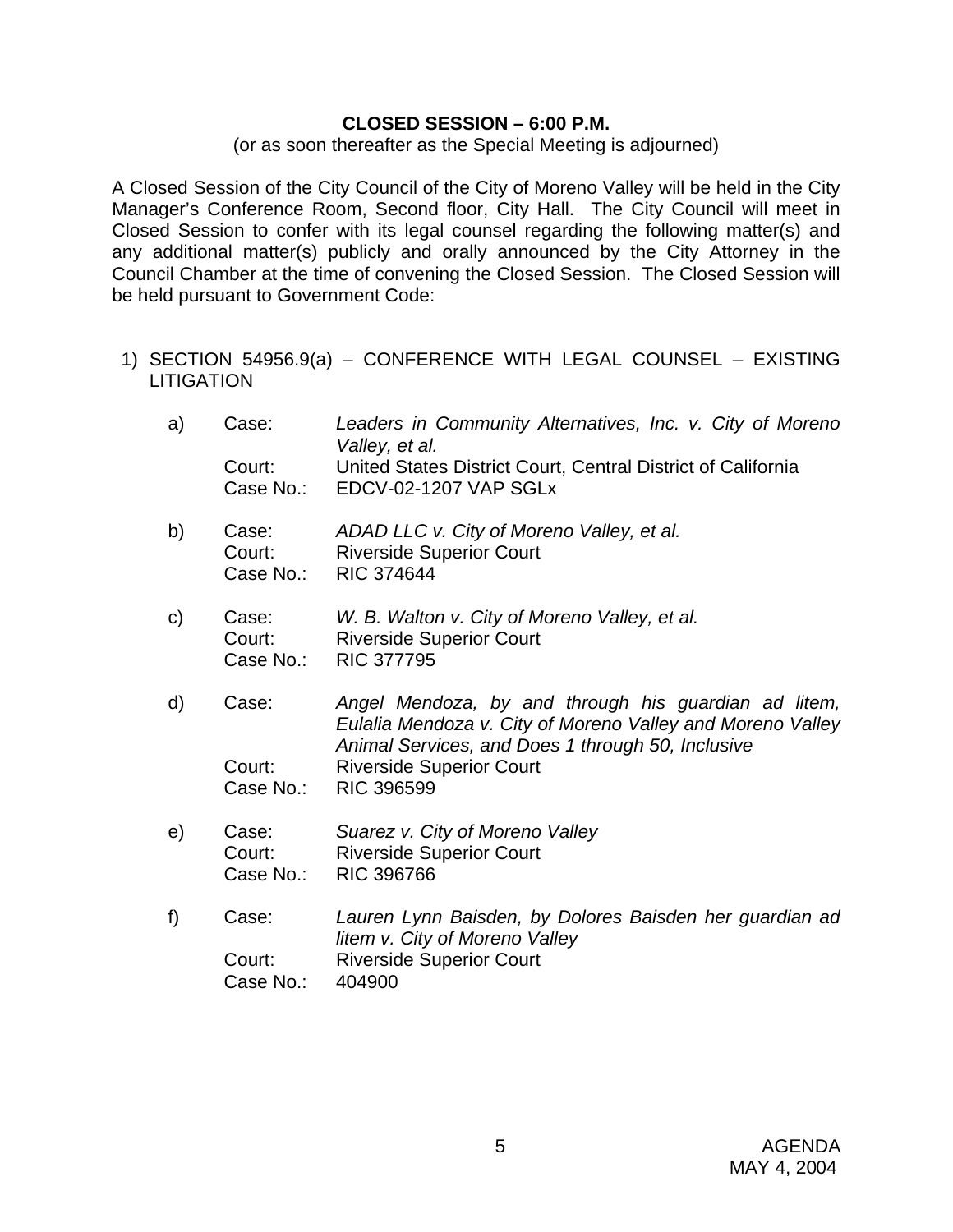- g) Case: *Public Entity Risk Management Authority v. City of Moreno Valley, City of Palm Desert, City of Simi Valley, City of Palm Springs, City of La Quinta, City of Hemet, Coachella Valley Association of Governments, City of Rolling Hills, and DOES 1-50* Court: Riverside Superior Court Case No.: INC 038382
- h) Case: *Citizens to Enforce CEQA v. City of Moreno Valley, et al.*  Court: Riverside Superior Court Case No.: 403114
- i) Case: *City of Moreno Valley v. Southern California Edison*  Before the Federal Energy Regulatory Commission Docket Nos.: ER04-383-000, ER04-384-000, ER04-384-001, ER04-385- 000, and ER04-386-000.
- 2) SECTION 54956.9(b)(1) CONFERENCE WITH LEGAL COUNSEL SIGNIFICANT EXPOSURE TO LITIGATION Number of Cases: (2)
- 3) SECTION 54956.9(c) CONFERENCE WITH LEGAL COUNSEL INITIATION OF LITIGATION Number of Cases: (2)
- 4) SECTION 54957.6 LABOR NEGOTIATIONS
	- a) Agency Representative: Gene Rogers Employee Organization: MVCEA
	- b) Agency Representative: Gene Rogers Employee Organization: MVMA
- 5) SECTION 54956.8 CONFERENCE WITH REAL PROPERTY NEGOTIATOR

Property: APNS 481-130-024 & 481-130-025 North side of Fir Avenue between Heacock Street and Indian Street Apparent Owner: J. Massey Inc. Agency Negotiator: John Strickler

- **REPORT OF ACTION FROM CLOSED SESSION BY CITY ATTORNEY, IF ANY**
- **ADJOURNMENT**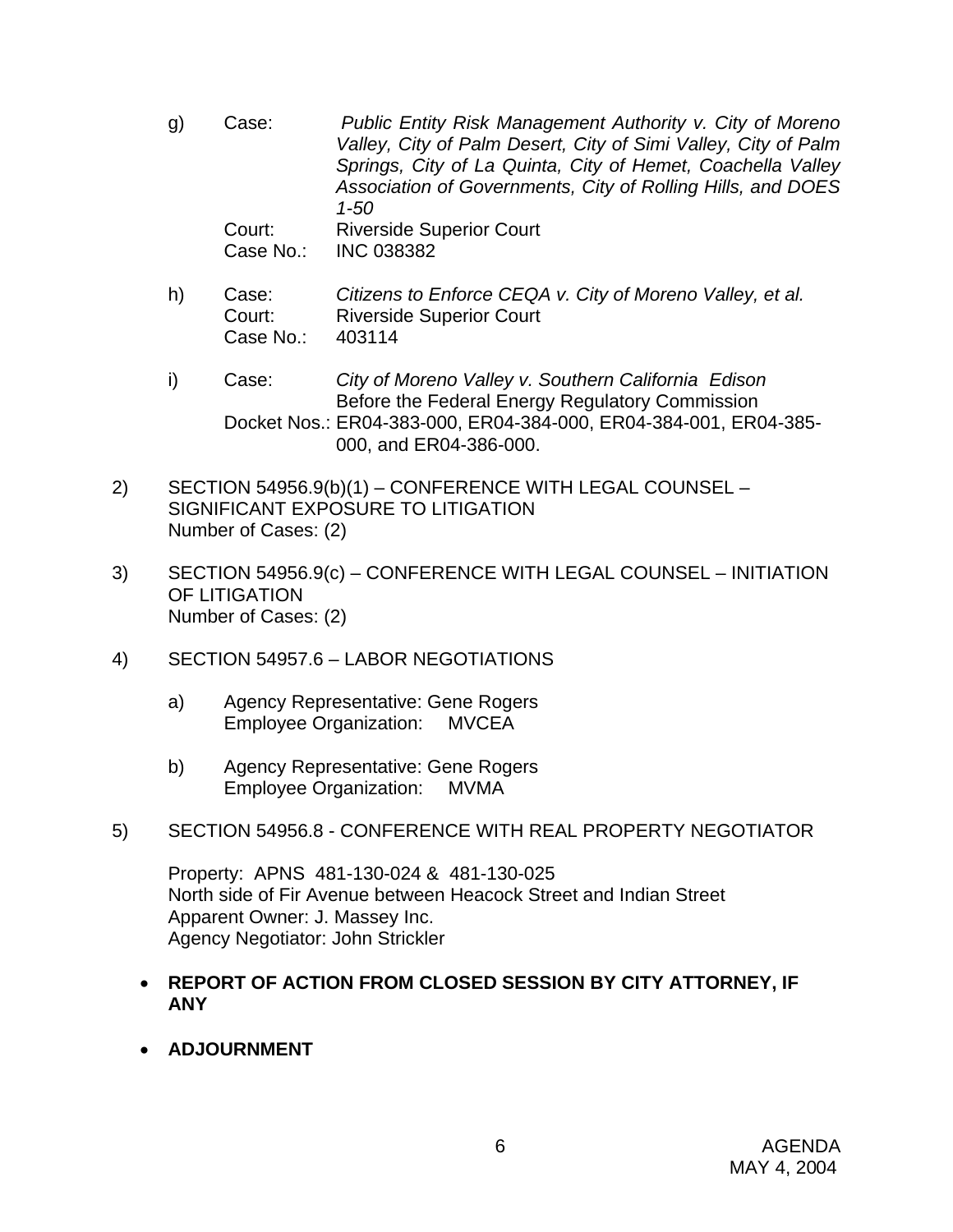## Text from City of Moreno Valley Draft Circulation Element

# Concerning Regional Transportation Priorities *(Excerpted from draft Circulation Element 4/25/04)*

# **Objective 5.4**

Maximize efficiency of the circulation system by using appropriate policies and standards to design, locate and size roadways.

- 5.4.1 Coordinate with Caltrans and the Riverside County Transportation Commission (RCTC) to identify and protect ultimate rights-of-way, including those for freeways, regional arterial projects, transit, bikeways, and interchange expansion.
- 5.4.2 Coordinate with Caltrans and RCTC regarding the local development and integration of Intelligent Transportation Systems (ITS) consistent with the principles and recommendations of the Inland Empire Regional ITS Architecture Project.
- 5.7.1 Work with property owners, in cooperation with RCTC, to reserve rights-of-way

for potential Community and Environmental Transportation Acceptability Process

(CETAP) corridors through site design, dedication, and land acquisition, as

appropriate.

## **Objective 5.5**

Support development of a ground access system to March Inland Port in accordance

with its development plan as a major cargo airport.

## **Policy:**

- 5.5.1 Ensure that City arterials that provide access to and from March Inland Port are properly designed to accommodate projected traffic volumes, including truck traffic.
- Ensure that traffic routes to March Inland Port are planned to minimize impacts to City residential communities.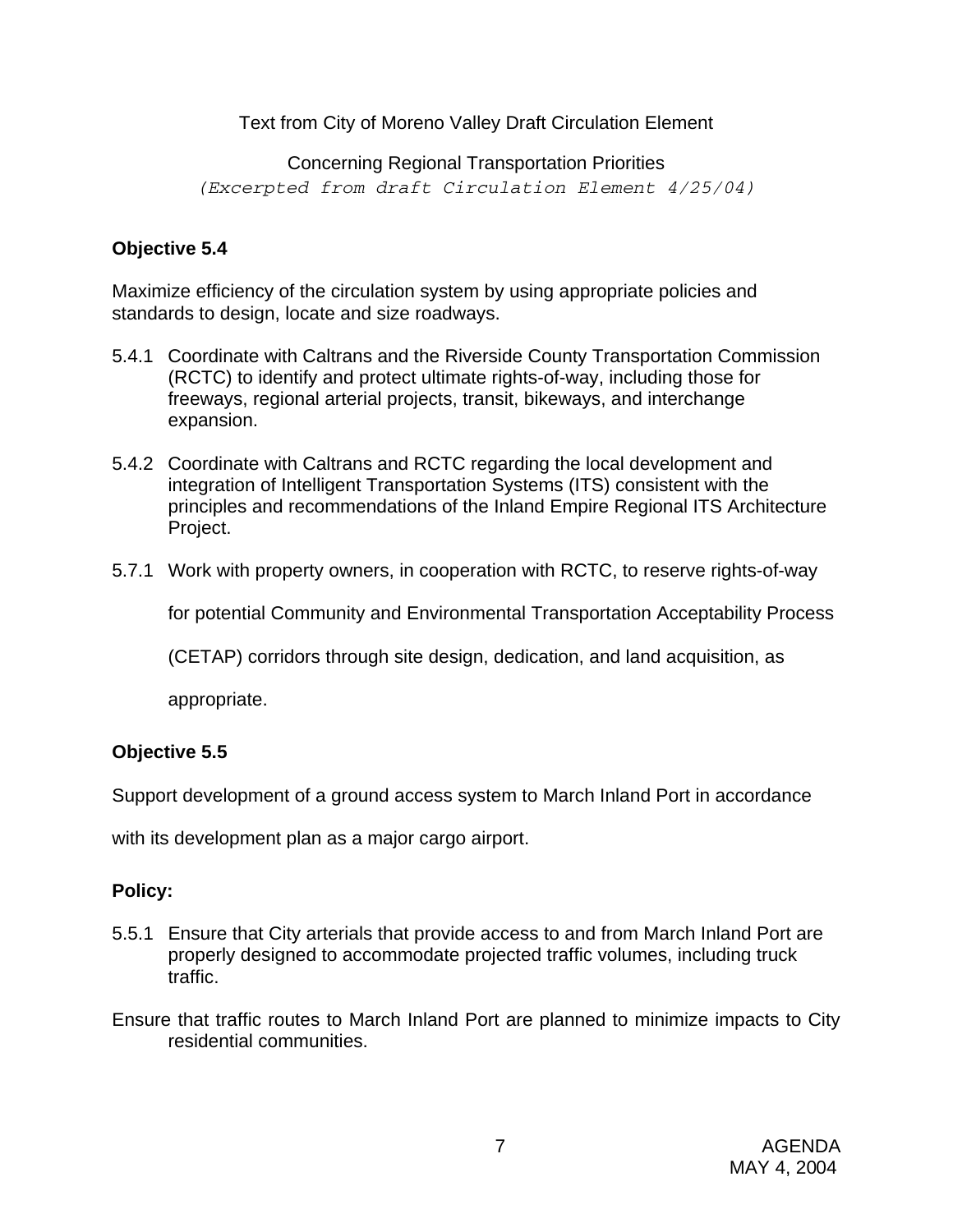#### **Objective 5.7**

Encourage development of an efficient public transportation system for the entire community.

# **Policies:**

- 5.7.1 Support the development of high-speed transit linkages, or express routes, that would benefit the citizens and employers of Moreno Valley.
- 5.7.2 Support the efforts of the March Joint Powers Authority in its pursuit of a Transit Center.
- 5.7.3 Encourage public transportation opportunities that address the particular needs of transit dependent individuals in the City such as senior citizens, the disabled and low -income residents.
- 5.7.4 Ensure that all new developments make adequate provision for bus stops and turnout areas for both public transit and school bus service.
- 5.7.5 Continue on-going coordination with transit authorities toward the expansion of transit facilities into newly developed areas.
- 5.7.6 Support the development of high-speed transit linkages, or express routes, that would benefit the citizens and employers of Moreno Valley.
- 5.7.7 Support the efforts of the March Joint Powers Authority in its pursuit of a Transit Center.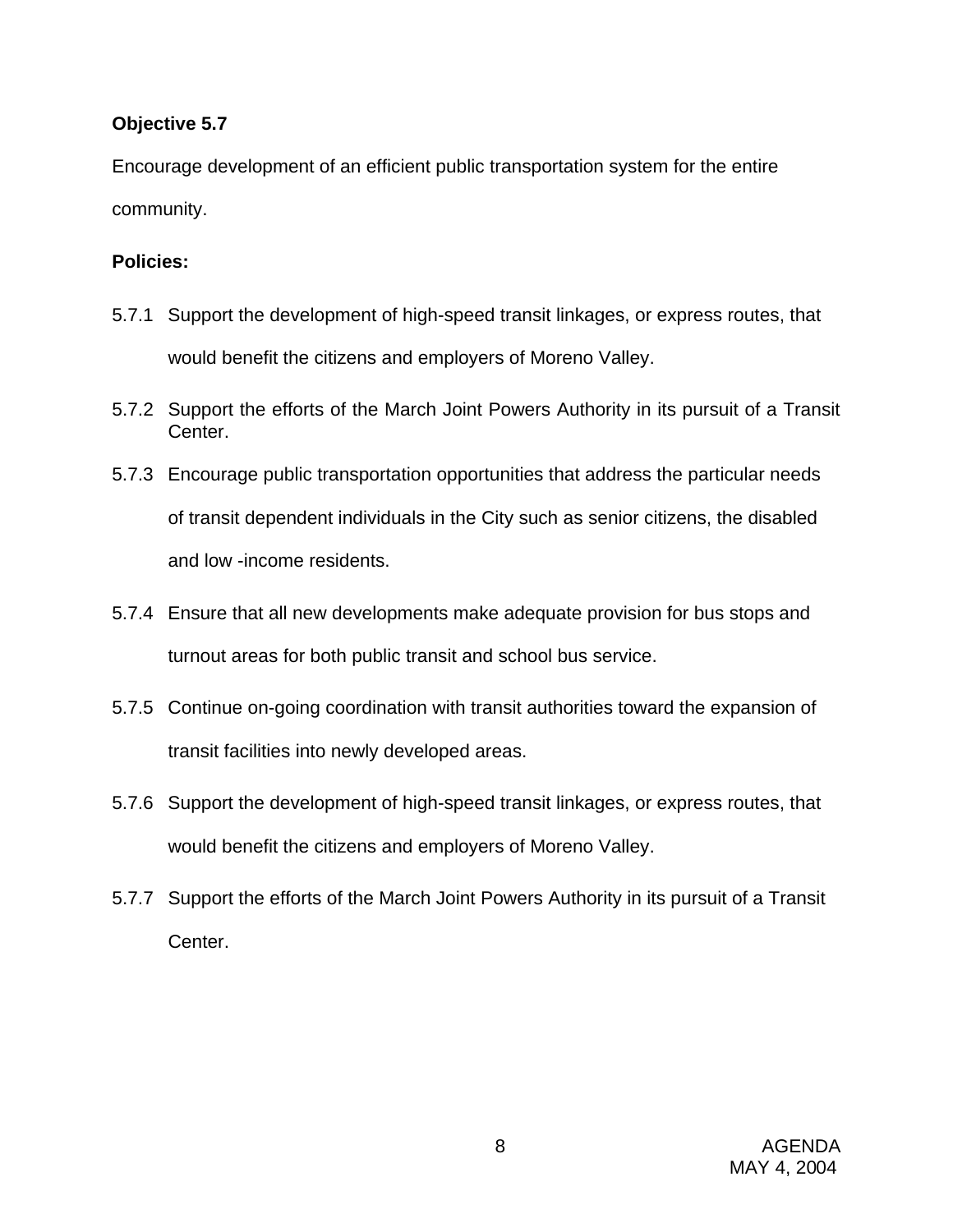# **CIRCULATION ELEMENT PROGRAMS**

- 5-3 Develop a comprehensive strategy to ensure full funding of the circulation system. The strategy will include the DIF, TUMF, and other funding sources that may be available to the City. In addition, the creation of benefit assessment districts, and road and bridge fee districts may be considered where appropriate.
- 5-4 Develop a multi-year transportation infrastructure improvement program that, to the extent feasible, phases the construction of new projects in advance of new development.
- 5-5 The above referenced program will prioritize circulation improvement projects to be funded from DIF, TUMF and other sources. Prioritization to consider the following factors:
	- **Traffic safety;**
	- Congestion relief;
	- Access to new development;
	- **Equitable benefit.**
- 5-6 Support regional projects that improve access to Moreno Valley. Examples of specific ongoing projects that should be supported include:
	- CETAP Cajalco alignment and extension to State Route 241 in Orange County;
	- CETAP Moreno Valley to San Bernardino alternative alignments including Reche Canyon Road / Reche Vista Road alignment and the Pigeon Pass Road to Pepper Avenue alignment;
	- **TUMF Backbone Network projects to widen Alessandro Boulevard and Van** Buren Boulevard;
	- Measure A projects to widen SR-60 through the Badlands, widen Interstate 215 (I-215) from Riverside interchange to Interstate 10, and extension of San Jacinto commuter rail line;
	- Construction of commuter rail stations in Highgrove, and at the intersection of Alessandro at I-215;
	- Construction of HOV ramp connector from westbound SR-60 to south bound I-215;
	- Widen SR-60/I-215 from Moreno Valley interchange to Riverside interchange.
- 5-7 Work with RCTC, Caltrans, County of Riverside, adjacent jurisdictions and other affected agencies to plan and develop a multimodal transportation system.